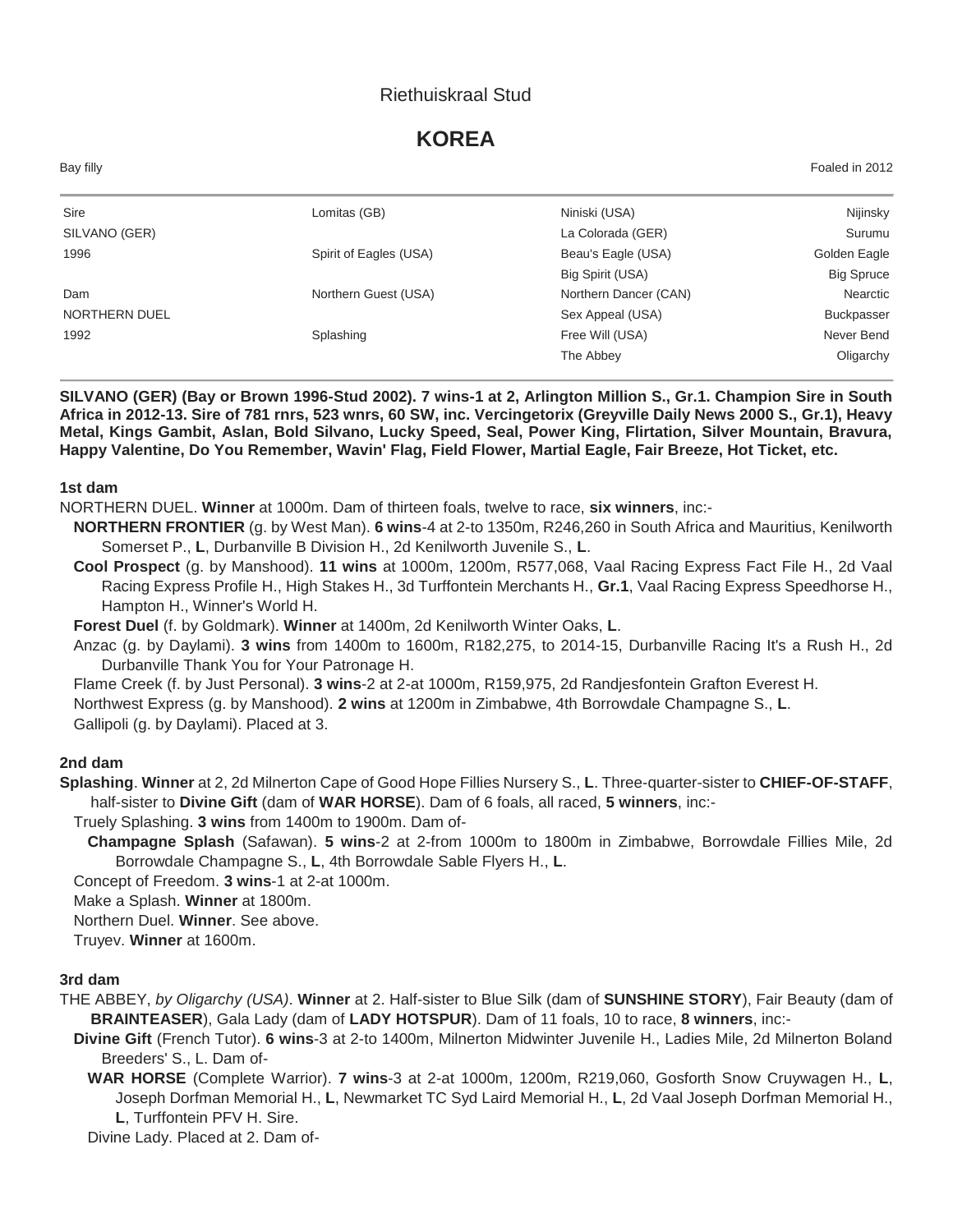**WINDSORGATE** (Imperial Dilemma). **9 wins** at 1100m, 1200m in South Africa and Zimbabwe, Borrowdale Mashonaland Holdings Sprint H., **Gr.3**-twice, Schweppes Gold Cup, **Gr.3**, 2d Borrowdale Winning Form Challenge H., **L**, 3d Clairwood Rupert Ellis Brown P., **Gr.3**, 4th Borrowdale DHL International Sprint H., **Gr.3**.

**PROSPECTORS STRIKE** (Secret Prospector). **11 wins**-1 at 2-to 1300m, R374,970, Milnerton Southeaster Sprint S., **L**, Turffontein Merchants H., **L**, 2d Milnerton Cape Flying Championship, **Gr.1**, 3d Greyville Stewards' Cup,

**L**, 4th Greyville Durban Merchants' H., **Gr.2**-twice, Milnerton Diadem S., **Gr.2**, Clairwood Natal Free H., **L**.

**Splashing**. **Winner**. See above.

Poivre Vert. Placed. Dam of-

**CHIEF-OF-STAFF** (Free Will). **7 wins**-3 at 2-from 1000m to 1600m, Milnerton Western Province Nursery S., **L**, 2d Milnerton Richelieu Guineas, **Gr.1**, Kenilworth Computaform S., **Gr.2**, Scottsville Frank Lambert S., **Gr.3**, Kenilworth Matchem S., **L**, 3d South African Guineas, **Gr.1**, Scottsville Smirnoff P., **Gr.3**, Scottsville Sprint S., **L**, Kenilworth CTP S., **L**, 4th Greyville Administrator's Champion Futurity S., **Gr.1**. Sire.

**Fantasy Fortune** (Rainbow Dream). **2 wins** at 2, 2d Newmarket TC Morris Lipschitz Memorial P., **L**.

French Loot's Wife. **2 wins** at 1000m, 1200m. Dam of-

**Madame le Febre** (Hard Up). **6 wins**-2 at 2-at 1000m, R231,929, 2d Newmarket TC Henry Eatwell Memorial H., **Gr.3**. Producer.

#### **4th dam**

ROYAL DAY, *by Royal Pardon*. Unraced. Sister to **PRESIDIUM**. Dam of 13 foals, 11 to race, **10 winners**, inc:- Blue Silk. **5 wins** at 1100m. Dam of-

**SUNSHINE STORY** (Folmar). **Winner**, Ascot TC Merchant's H., **L**, Natbrew Classic H., **L**.

Magic Day. **4 wins** to 1200m, 3d Milnerton Western Province Nursery S.

Potentate. **2 wins**.

Mexican Song. **2 wins**, 4th Milnerton JWS Langerman H., L.

Day Star. **2 wins**.

Fair Beauty. **Winner** at 2. Dam of-

**BRAINTEASER** (Swift Call). **6 wins**-2 at 2-at 1000m, 1200m, R153,100, Gosforth Snow Cruywagen H., **L**, 3d Gosforth National 3YO Sprint H., **L**.

French Bride. **Winner**. Dam of-

Bandit Girl. **5 wins** to 1400m. Dam of-

**GANG MAN** (Waterville Lake). **5 wins**-2 at 2-to 1200m, R257,791, Greyville Stewards' Cup, **L**, 2d Greyville ICC H. Jamaican Bride. Unraced. Dam of-

Bridge of Stars. Unplaced. Dam of-

**JAMAICA** (Sportsworld). Champion Older Mare in South Africa in 2004-05. **11 wins** from 1000m to 2000m, R2,414,607, Kenilworth Paddock S., **Gr.1**, Majorca S., **Gr.1**, Newmarket TC Empress Club S., **Gr.1**, November H., **Gr.2**, 2d Greyville Garden Province S., **Gr.1**, Kenilworth Queen's P., **Gr.1**, Majorca S., **Gr.1**, Turffontein Empress Club S., **Gr.1**, Newmarket TC Gerald Rosenberg S., **Gr.2**, Turffontein South African Fillies Classic, **Gr.2**, Gommagomma Challenge, **Gr.2**, 3d Turffontein Gerald Rosenberg S., **Gr.2**. Producer.

Queen Alys. **Winner** at 1200m. Dam of-

**Mexican Pardon** (Mexico). **4 wins**-2 at 2-at 1000m, 1200m, 3d Scottsville Allan Robertson Fillies Championship, Gr.2. Dam of-

Dolly Pardon. Unraced. Dam of-

**MIGHTY CRYSTAL** (Crystal de Roche). **6 wins**-2 at 2-from 1400m to 2000m, R302,680, Greyville Administrator's Champion Futurity S., **Gr.1**, Summerveld S., **Gr.3**, King's Cup, **L**, Michaelmas H., **L**, 2d Clairwood Easter H., **L**, 3d Clairwood Woolavington Cup, **Gr.2**, Milnerton Peninsula H., **L**, 4th Clairwood Natal Breeders Challenge, **L**.

Country 'n Western. Unraced. Dam of-

**ALL ABLAZE** (Bezrin). **7 wins**-1 at 2-at 1400m, 1800m, R466,575, Arlington Ibhayi S., **L**, Friendly City S. Royal Error. Unplaced. Dam of-

Phantom Fire. **4 wins**-1 at 2-at 1200m, 1600m. Dam of-

**FLAMING DANCER** (Bashkirov). **6 wins** at 1200m, 1600m, R281,265, Greyville Flamboyant S., **L**-twice, 2d Greyville Garden Province S., **Gr.1**.

Gala Lady. Unplaced. Dam of-

**LADY HOTSPUR** (Harry Hotspur). **2 wins** at 2, Milnerton Western Province Fillies Nursery S., **Gr.3**. Producer.